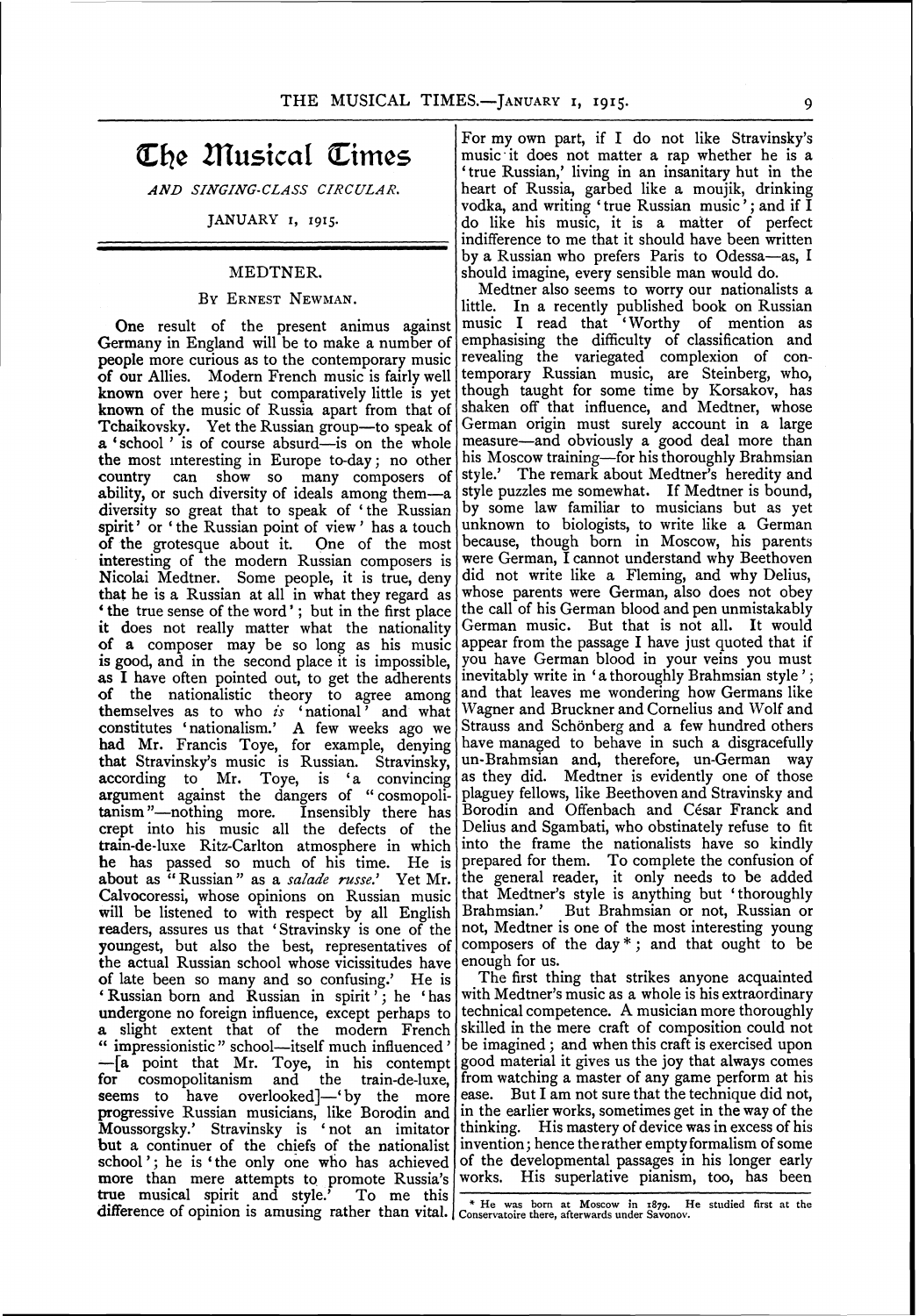something of a disadvantage to him at times. It that, from the very beginning, he was able to give has made him occasionally overload his scores with to the inner parts of his music. has made him occasionally overload his scores with to the inner parts of his music.<br>notes, and seduced him, especially in a few of his He resembled Brahms negatively, so to speak, notes, and seduced him, especially in a few of his He resembled Brahms negatively, so to speak, songs, into an elaboration of pianistic detail for its in his scorn of the facile lyricism that is so songs, into an elaboration of pianistic detail for its own sake that goes beyond what the idea really own sake that goes beyond what the idea really seductive to most young composers. His mind requires or will really bear. He is a pianoforte is on the whole objective rather than subjective : requires or will really bear. He is a pianoforte is on the whole objective rather than subjective :<br>writer pure and simple; apart from three short not that he has no heart, but that he is never writer pure and simple; apart from three short not that he has no heart, but that he is never pieces for the violin, and a few songs, the whole of guilty of wearing it on his sleeve. At first there his work, so far as I know, is for the pianoforte. And evidently by the time he began composing he in him; we can see it in the fifth and eighth of had developed a pianoforte technique that was the 'Acht Stimmungsbilder' that constitute his had developed a pianoforte technique that was always a prime consideration with him when always a prime consideration with him when Opus  $2$ ; it is a Chopin, however, with a solid writing. Many of his early works are virtually modern German technique. But for some years a writing. Many of his early works are virtually modern German technique. But for some years a studies in particular pianistic problems, especially good deal of his music was really 'Brahmsian' in studies in particular pianistic problems, especially good deal of his music was really 'Brahmsian' in

has made some people imagine him to be merely a Brahmsian. There is certainly this similarity a Brahmsian. There is certainly this similarity workmanship. The traits that remind us even<br>between the two men, that they are endlessly distantly of Brahms have become less and less interested in the possibilities of rhythm. It was noticeable as he has developed. He seems to inevitable that two composers exploring the same be simplifying his texture as he gets older. He is inevitable that two composers exploring the same field should sometimes hit upon the same dis coveries; nor is there any reason to doubt that in direct, the vision sufficiently clearly seen, a good his earliest days Medtner was attracted by Brahms's many notes can be left out that at one time he rhythmic innovations. But he soon went far would have thought it necessary to put in. In the rhythmic innovations. But he soon went far would have thought it necessary to put in. In the beyond Brahms in rhythmic variety. He was fine Sonata in Eminor (Op. 25, No. 2), for example, beyond Brahms in rhythmic variety. He was fine Sonata in E minor (Op. 25, No. 2), for example, an expert from the beginning in the two or three the writing is as purely pianistic as in any of his an expert from the beginning in the two or three the writing is as purely pianistic as in any of his typical Brahms devices—bar-overlapping, the early works; to no one but a pianist would it typical Brahms devices—bar-overlapping, the early works; to no one but a pianist would it<br>combination or alternation of duple and triple have occurred to state the ideas of the first units, and so on. His later works abound in rhythmic novelties and felicities to which there Medtner has done. But the involution, the rich<br>is no parallel in Brahms; and the rhythm, decoration, are here not simply plastered upon the however unexpected it may be, always gives the idea by the hand of the pianist, as they obviously impression of perfect spontaneity and inevitable- were in some of the earlier works; now it all impression of perfect spontaneity and inevitable-

so fine a pianistic technique as Medtner's is occasionally a danger to him as a composer. occasionally a danger to him as a composer. Sonata and in the Sonate-Ballade in F sharp<br>There is a good deal of mere academicism in the major (Op. 27). The music flows swiftly and There is a good deal of mere academicism in the major (Op. 27). The music flows swiftly and youthful Sonata in F minor (Op. 5),—a rather easily and continuously; there are no such youthful Sonata in F minor (Op. 5),—a rather easily and continuously; there are no such cubbish work, but with undeniable suggestions of gaps or ill-concealed joins in the texture as are strength about it, especially in t strength about it, especially in the second move- observable in some of the earlier works, or ment; and there are plentiful signs of what even in a late one like the G minor Sonata, ment; and there are plentiful signs of what even in a late one like the G minor Sonata, Tchaikovsky used to call mere 'head work' and no such academicism, brilliant as it is, as we in the fine Sonata in G minor (Op. 22). In such a song as 'Das Veilchen,' too, it is obvious that Medtner has over-written a simple tyranny of his super-pianism the clearer his music poetic subject in the way that Max Reger becomes, without any loss of weight. The little so often does; the pianist in him has led him writing which he has done for the violin has on to elaboration after elaboration when the poet probably made him conscious of this. Thinking in him must have been vainly whispering to him in terms of the most sensitive of solo instruments in him must have been vainly whispering to him to stop. But in the bulk of his work the thinking has taught him how to draw lines of greater<br>is really helped by his technical assurance. fineness, and at the same time has made him is really helped by his technical assurance. fineness, and at the same time has made him<br>Nothing is more remarkable in Medtner's music simplify somewhat the texture of the pianoforte than the way in which a figure that is essentially  $|$  accompaniment. quite simple is made interesting by some slight | Individual as his music is, he is far too sane a but effective touch of individuality in the handling spirit to think that originality is synonymous with of it—the harmonic decoration of the second main singularity. He has none of the little *clichés* that theme of the second of the two 'Märchen' (Op.8), the smaller composer fondly imagines will mark for example, or the curious way in which the melodic contour, the harmonic flavour, and the merely serve to make him hopelessly out of rhythmic gait all combine to give a clear and date in ten years. Medtner is another proof unusual physiognomy to the second subject of the that it is possible to work in the ordinary G minor Sonata (Op. 22). We see the result of harmonic medium-developing it in complexity, of this technical sufficiency, again, in the interest course, according to the necessities of the idea-

guilty of wearing it on his sleeve. At first there was a faint but unmistakable Chopinesque strain problems of rhythm and cross-rhythm. The sense not that it derived from Brahms, It is no doubt his absorption in these latter that  $\vert$  but that it showed the same kind of high is made some people imagine him to be merely seriousness and the same close and skilled distantly of Brahms have become less and less noticeable as he has developed. He seems to discovering that when the thinking is sufficiently have occurred to state the ideas of the first couple of pages, for instance, just in the way that decoration, are here not simply plastered upon the ness.<br>I have already hinted that to a very young man inwrought into its very tissue. His imagination inwrought into its very tissue. His imagination and his style are perhaps seen at their best in this and no such academicism, brilliant as it is, as we have in certain parts of the second of the two 'Märchen' (Op. 8). The more he shakes off the simplify somewhat the texture of the pianoforte

the smaller composer fondly imagines will mark<br>him out for all time as original, whereas they